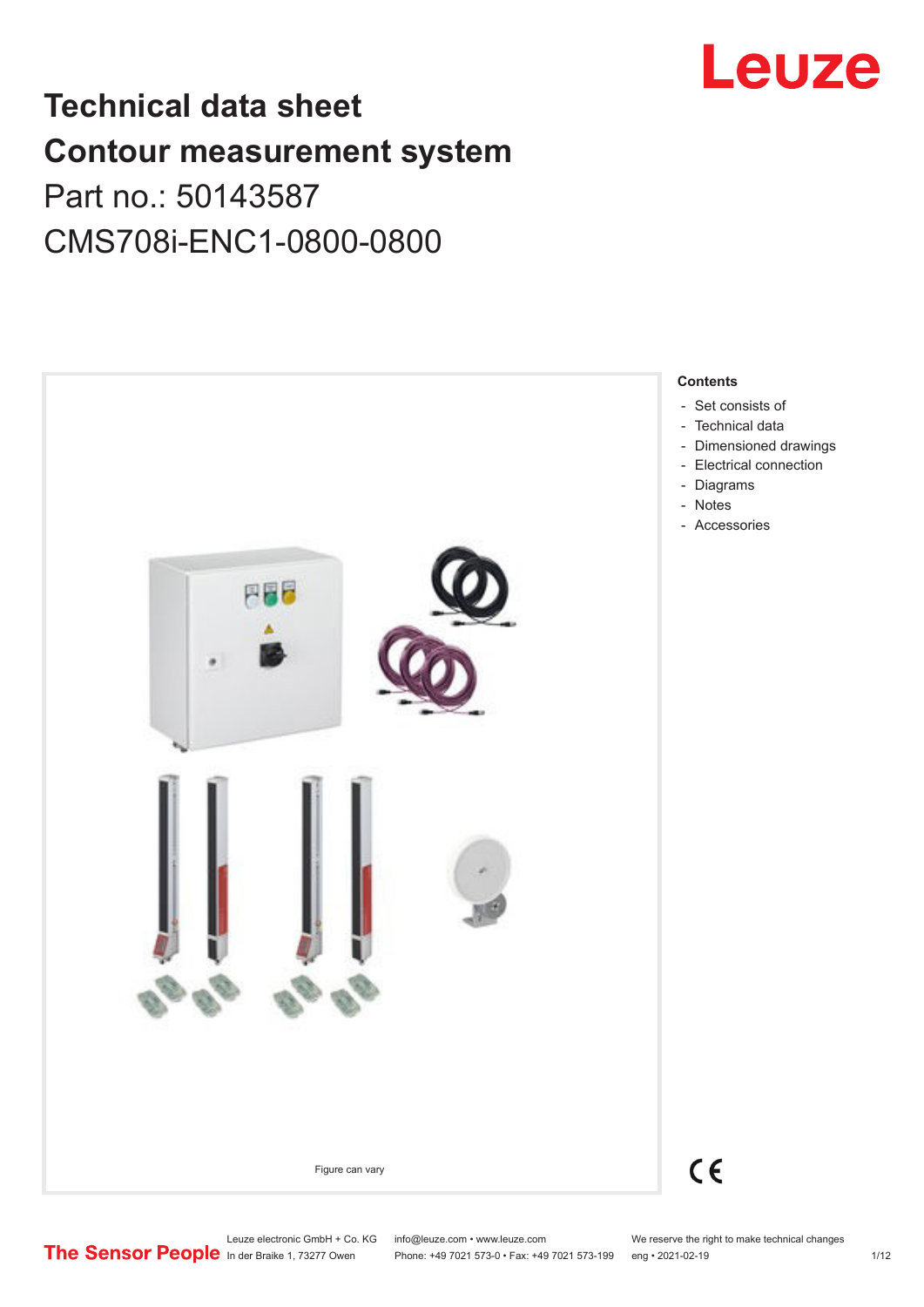# <span id="page-1-0"></span>**Set consists of**

# Leuze

|     | Quantity       | Part no. | <b>Designation</b>                      | <b>Article</b>                               | <b>Description</b>                                                                                                                                                                                                                                    |
|-----|----------------|----------|-----------------------------------------|----------------------------------------------|-------------------------------------------------------------------------------------------------------------------------------------------------------------------------------------------------------------------------------------------------------|
|     | 2              | 424417   | <b>BT-2P40</b>                          | Mounting bracket set                         | Bore hole 1: M6<br>Bore hole 2: M6<br>Design of mounting device: Mounting clamp<br>Fastening, at system: Groove mounting<br>Mounting bracket, at device: Groove mounting<br>Type of mounting device: Clampable<br>Material: Metal                     |
|     | $\overline{2}$ | 50118746 | $L-M12$                                 | CML730i-R05-800.A/ Light curtain receiver    | Operating range: 0.1  4.5 m<br>Interface: IO-Link<br>Connection: Connector, M12, Axial, 8-pin                                                                                                                                                         |
|     | $\overline{2}$ | 50118585 | M12                                     | CML730i-T05-800.A- Light curtain transmitter | Operating range: 0.1  4 m<br>Connection: Connector, M12, Axial, 5-pin                                                                                                                                                                                 |
|     | $\overline{2}$ | 50129781 | <b>KDS DN-M12-5A-</b><br>M12-5A-P3-050  | Interconnection cable                        | Suitable for interface: IO-Link, DeviceNet, CANopen<br>Connection 1: Connector, M12, Axial, Female, A-coded, 5-pin<br>Connection 2: Connector, M12, Axial, Male, A-coded, 5-pin<br>Shielded: Yes<br>Cable length: 5,000 mm<br>Sheathing material: PUR |
|     | 3              | 50135146 | 8A-P1-050                               | KDS S-M12-8A-M12- Interconnection cable      | Connection 1: Connector, M12, Axial, Female, A-coded, 8-pin<br>Connection 2: Connector, M12, Axial, Male, A-coded, 8-pin<br>Shielded: Yes<br>Cable length: 5,000 mm<br>Sheathing material: PUR                                                        |
|     | $\mathbf{1}$   | 50144568 | LMSMA35500024KH Rotary encoder<br>10M16 |                                              |                                                                                                                                                                                                                                                       |
| 円器器 | $\mathbf{1}$   | 50142930 | LSC708-ENC-100                          | Switch cabinet                               | Supply voltage: 100  263 V, AC<br>Switching inputs: 4 Piece(s)<br>Switching outputs: 4 Piece(s)<br>Connections: 11 Piece(s)                                                                                                                           |

# **Technical data**

### **Basic data Series** CMS 7xxi **Contains** 1x dongle CMS700 1x rotary encoder **Order guide Calculate Additional models on request Functions Functions** For a minimum object height ≥ 5 mm

### **Optical data**

| <b>Operating range</b>             | Guaranteed operating range |
|------------------------------------|----------------------------|
| <b>Operating range</b>             | $0.14.5$ m                 |
| Operating range, transparent media | $0.11.75$ m                |
| <b>Operating range limit</b>       | Typical operating range    |
| <b>Operating range limit</b>       | 0.16m                      |
| <b>Measurement field length 1</b>  | 800 mm                     |
| <b>Measurement field length 2</b>  | 800 mm                     |
| Beam spacing                       | $5 \text{ mm}$             |
|                                    |                            |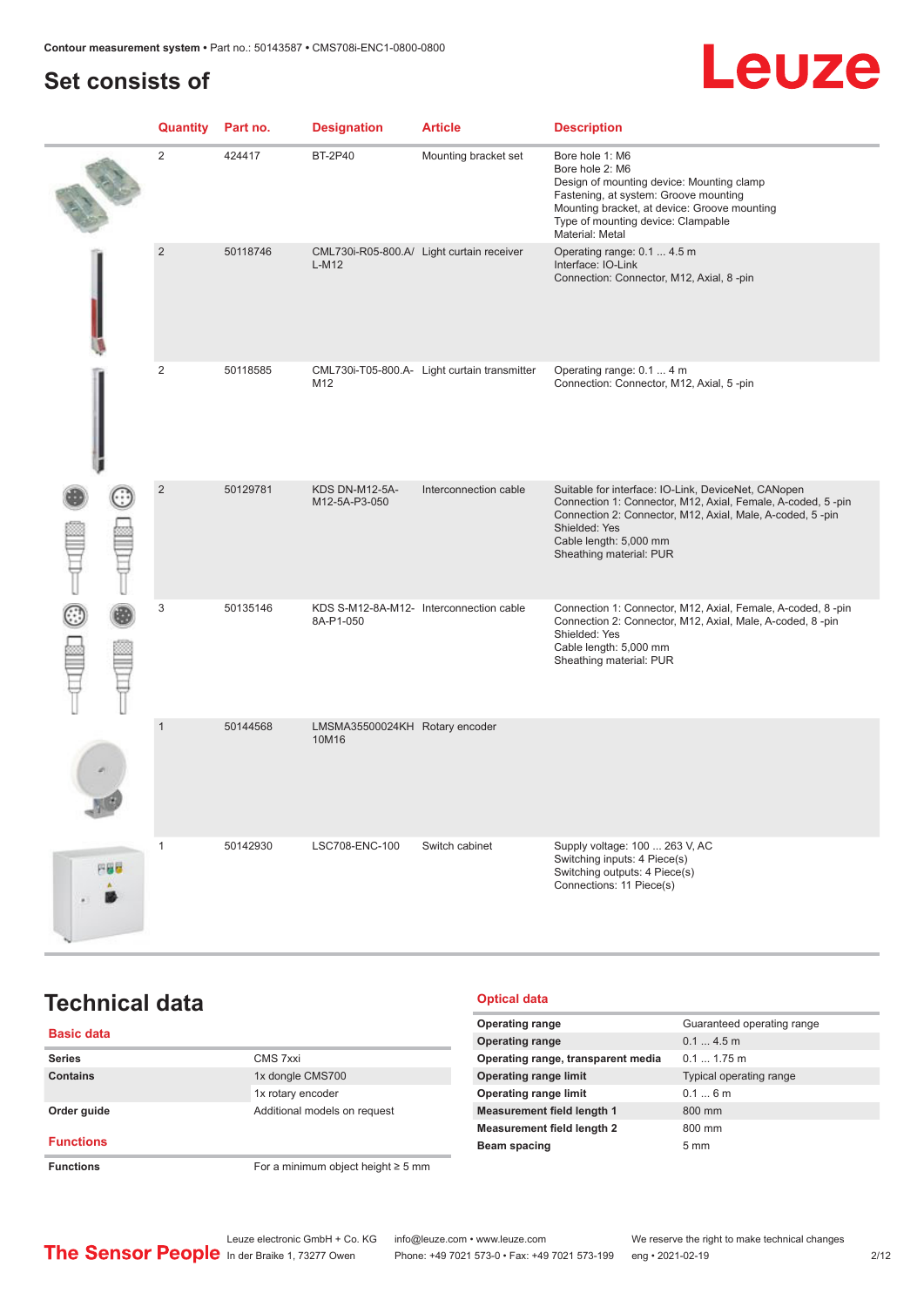# **Technical data**

# Leuze

#### **Electrical data**

| <b>Protective circuit</b>                                      | Polarity reversal protection             |
|----------------------------------------------------------------|------------------------------------------|
|                                                                | Short circuit protected                  |
|                                                                | <b>Transient protection</b>              |
| Output current, continuous current per 100 mA<br>channel, max. |                                          |
| Performance data                                               |                                          |
| Supply voltage $U_{\rm B}$                                     | 100  263 V, AC                           |
| <b>Open-circuit current</b>                                    | 250 mA                                   |
| Inputs                                                         |                                          |
| Number of digital switching inputs                             | 4 Piece(s)                               |
|                                                                |                                          |
| <b>Switching inputs</b>                                        |                                          |
| <b>Type</b>                                                    | Digital switching input                  |
| Voltage type                                                   | DC                                       |
| <b>Switching voltage</b>                                       | 24 V, VIN                                |
|                                                                |                                          |
| Outputs                                                        |                                          |
| Number of digital switching outputs 4 Piece(s)                 |                                          |
|                                                                |                                          |
| <b>Switching outputs</b>                                       |                                          |
| <b>Type</b>                                                    | Digital switching output                 |
| Voltage type                                                   | AC                                       |
| <b>Switching voltage</b>                                       | 24 V, VIN                                |
| <b>Interface</b>                                               |                                          |
| Type                                                           | EtherNet TCP/IP                          |
| <b>Ethernet</b>                                                |                                          |
| <b>Function</b>                                                | Configuration / process data             |
| Connection                                                     |                                          |
| <b>Number of connections</b>                                   | 7 Piece(s)                               |
|                                                                |                                          |
| <b>Connection 1</b>                                            |                                          |
| <b>Function</b>                                                | Earthing                                 |
| <b>Type of connection</b>                                      | Earthing strap                           |
| <b>Material</b>                                                | Metal                                    |
|                                                                |                                          |
| <b>Connection 2</b>                                            |                                          |
| <b>Function</b>                                                | Voltage supply                           |
| <b>Type of connection</b>                                      | Harting connector                        |
| <b>Material</b>                                                | Metal                                    |
|                                                                |                                          |
| <b>Connection 3</b>                                            |                                          |
| <b>Function</b>                                                | Width measuring light curtain connection |
| <b>Type of connection</b>                                      | Connector                                |
| <b>Thread size</b>                                             | M12                                      |
| Type                                                           | Male                                     |
| <b>Material</b>                                                | Metal                                    |
| No. of pins                                                    | 8-pin                                    |
| Encoding                                                       | A-coded                                  |

| <b>Connection 4</b>          |                                                                                          |
|------------------------------|------------------------------------------------------------------------------------------|
| <b>Function</b>              | Height measuring light curtain connec-                                                   |
|                              | tion                                                                                     |
| Type of connection           | Connector                                                                                |
| <b>Thread size</b>           | M <sub>12</sub>                                                                          |
| Type                         | Male                                                                                     |
| <b>Material</b>              | Metal                                                                                    |
| No. of pins                  | 8-pin                                                                                    |
| Encoding                     | A-coded                                                                                  |
|                              |                                                                                          |
| <b>Connection 5</b>          |                                                                                          |
| <b>Function</b>              | Rotary encoder connection (not in<br>combination with length measuring light<br>curtain) |
| <b>Type of connection</b>    | Connector                                                                                |
| <b>Thread size</b>           | M <sub>12</sub>                                                                          |
| Type                         | Male                                                                                     |
| <b>Material</b>              | Metal                                                                                    |
| No. of pins                  | 8-pin                                                                                    |
| Encoding                     | A-coded                                                                                  |
|                              |                                                                                          |
| <b>Connection 6</b>          |                                                                                          |
| <b>Function</b>              | External Ethernet TCP/IP connection                                                      |
| <b>Type of connection</b>    | Connector                                                                                |
| <b>Thread size</b>           | M <sub>12</sub>                                                                          |
| <b>Type</b>                  | Male                                                                                     |
| <b>Material</b>              | Metal                                                                                    |
| No. of pins                  | 4-pin                                                                                    |
| <b>Encoding</b>              | A-coded                                                                                  |
|                              |                                                                                          |
| <b>Connection 7</b>          |                                                                                          |
| <b>Function</b>              | PROFINET IN connection (optional)                                                        |
| <b>Type of connection</b>    | Connector                                                                                |
| <b>Thread size</b>           | M12                                                                                      |
| <b>Type</b>                  | Male                                                                                     |
| <b>Material</b>              | Metal                                                                                    |
| No. of pins                  | 4-pin                                                                                    |
| Encoding                     | A-coded                                                                                  |
| Mechanical data              |                                                                                          |
| Design                       | Cubic                                                                                    |
| <b>Housing material</b>      | Metal                                                                                    |
|                              | Aluminum                                                                                 |
| <b>Metal housing</b>         |                                                                                          |
| Lens cover material          | <b>Plastic</b>                                                                           |
| <b>Housing color</b>         | Gray                                                                                     |
|                              | Red                                                                                      |
| <b>Note</b>                  | Dimensions of individual set items, see<br>dimensioned drawings                          |
|                              |                                                                                          |
| <b>Operation and display</b> |                                                                                          |
| Note                         | This information refers to the switch<br>cabinet                                         |
| Type of display              | LED                                                                                      |
| <b>Number of LEDs</b>        | 3 Piece(s)                                                                               |
| Type of configuration        | performed via webConfig                                                                  |
| <b>Operational controls</b>  | Rotary switch                                                                            |
|                              |                                                                                          |

#### **Environmental data**

| Ambient temperature, operation | 0  45 °C         |
|--------------------------------|------------------|
| Ambient temperature, storage   | $-20$ 70 °C $\,$ |

Leuze electronic GmbH + Co. KG info@leuze.com • www.leuze.com We reserve the right to make technical changes In der Braike 1, 73277 Owen Phone: +49 7021 573-0 • Fax: +49 7021 573-199 eng • 2021-02-19 3/12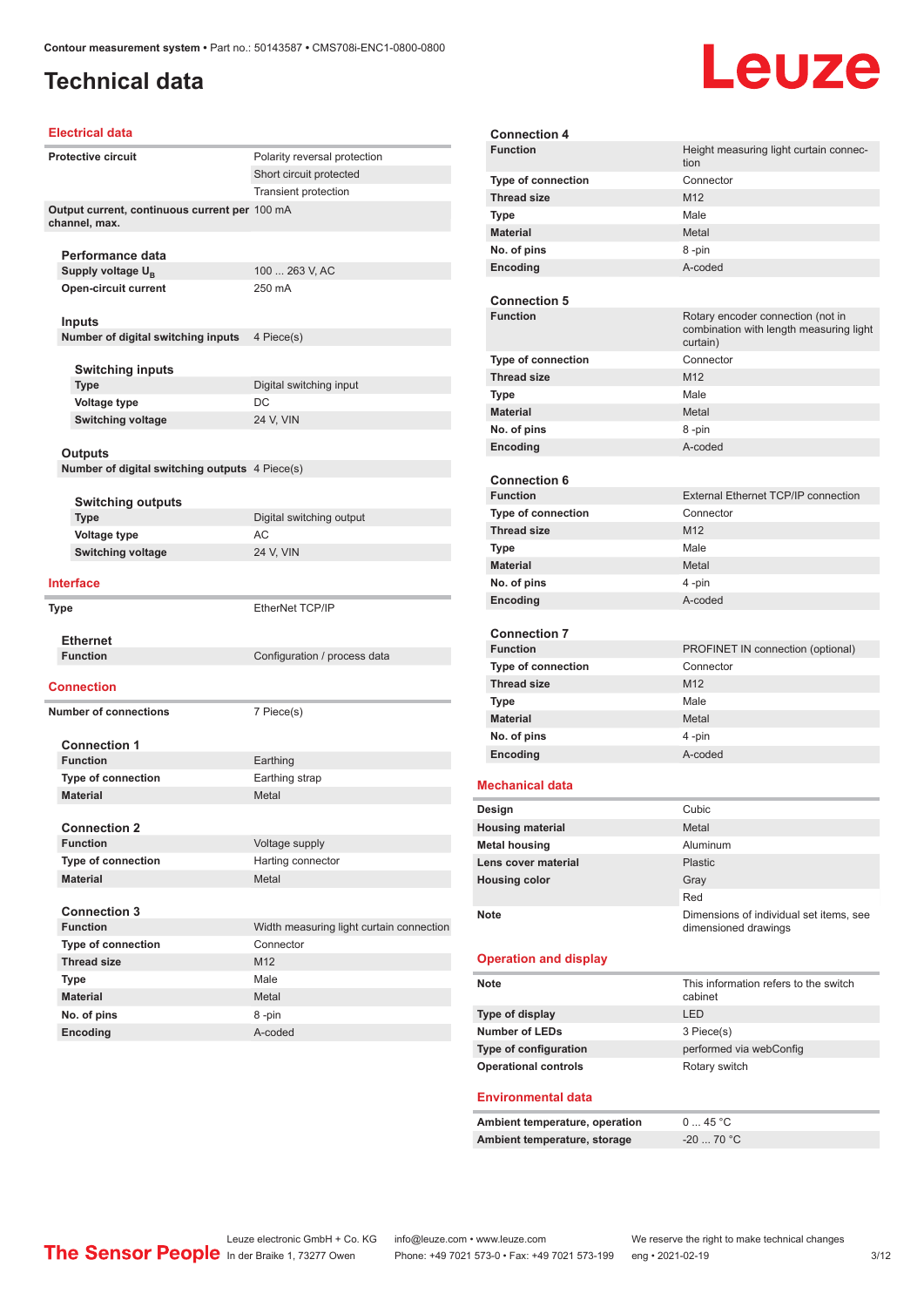# **Technical data**

| <b>Customs tariff number</b> | 90314990 |
|------------------------------|----------|
| eCl@ss 5.1.4                 | 27270910 |
| eCl@ss 8.0                   | 27270910 |
| eCl@ss 9.0                   | 27270910 |
| eCl@ss 10.0                  | 27270910 |
| eCl@ss 11.0                  | 27270910 |
| <b>ETIM 5.0</b>              | EC002549 |
| <b>ETIM 6.0</b>              | EC002549 |
| <b>ETIM 7.0</b>              | EC002549 |

Leuze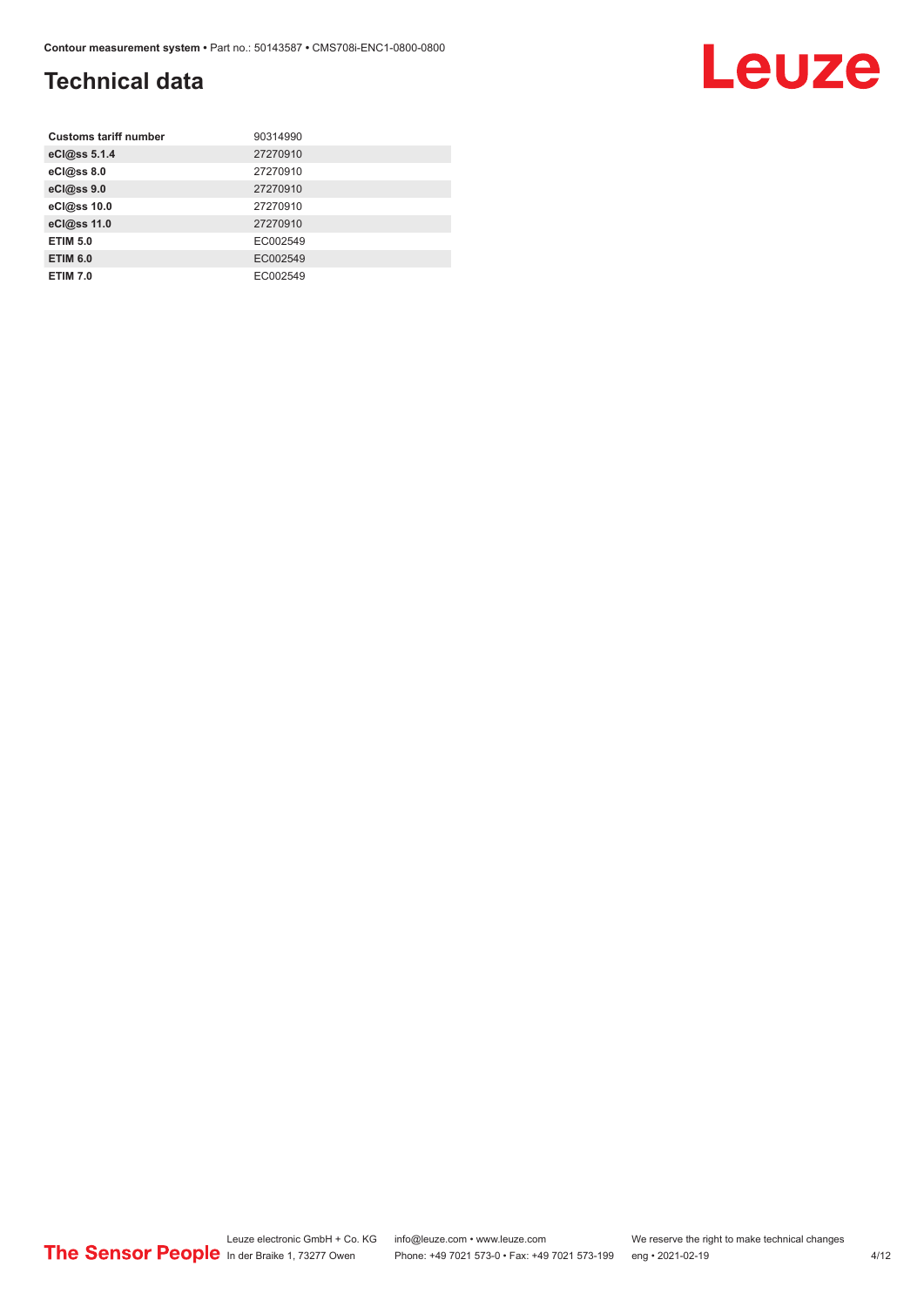<span id="page-4-0"></span>All dimensions in millimeters

Light curtain transmitter and receiver



Y 2.5 mm

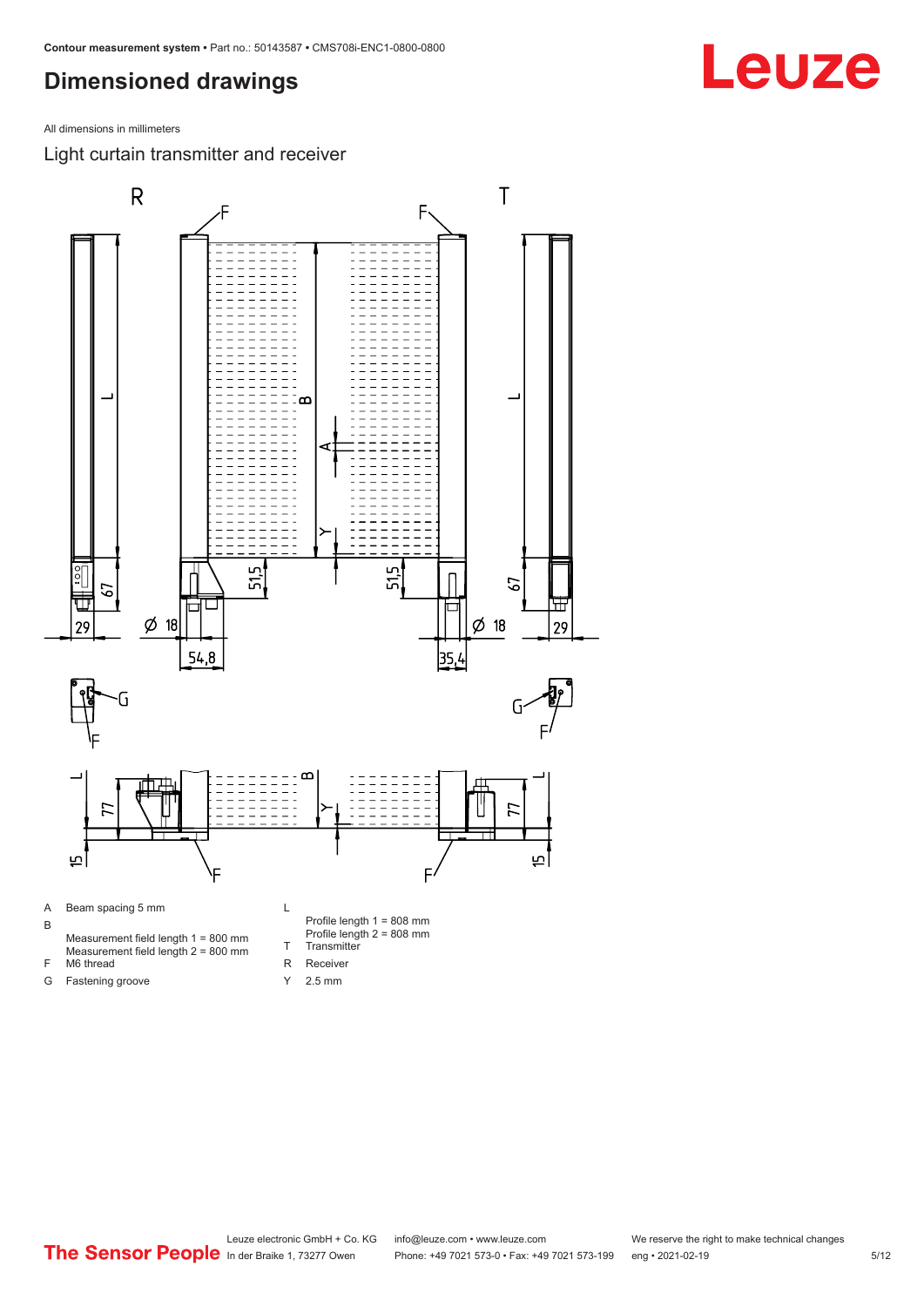# Leuze

### Switch cabinet





210



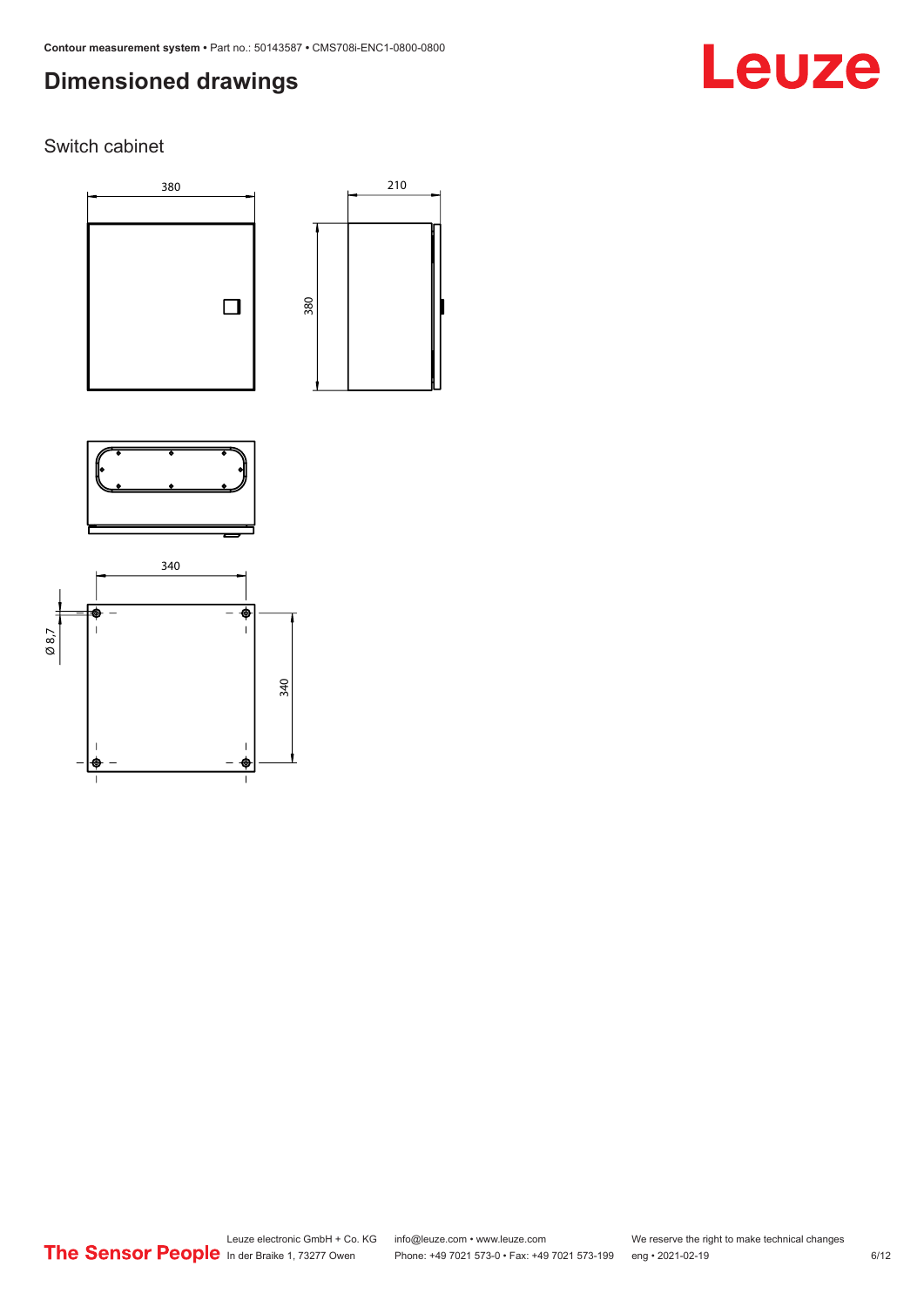# Rotary encoders





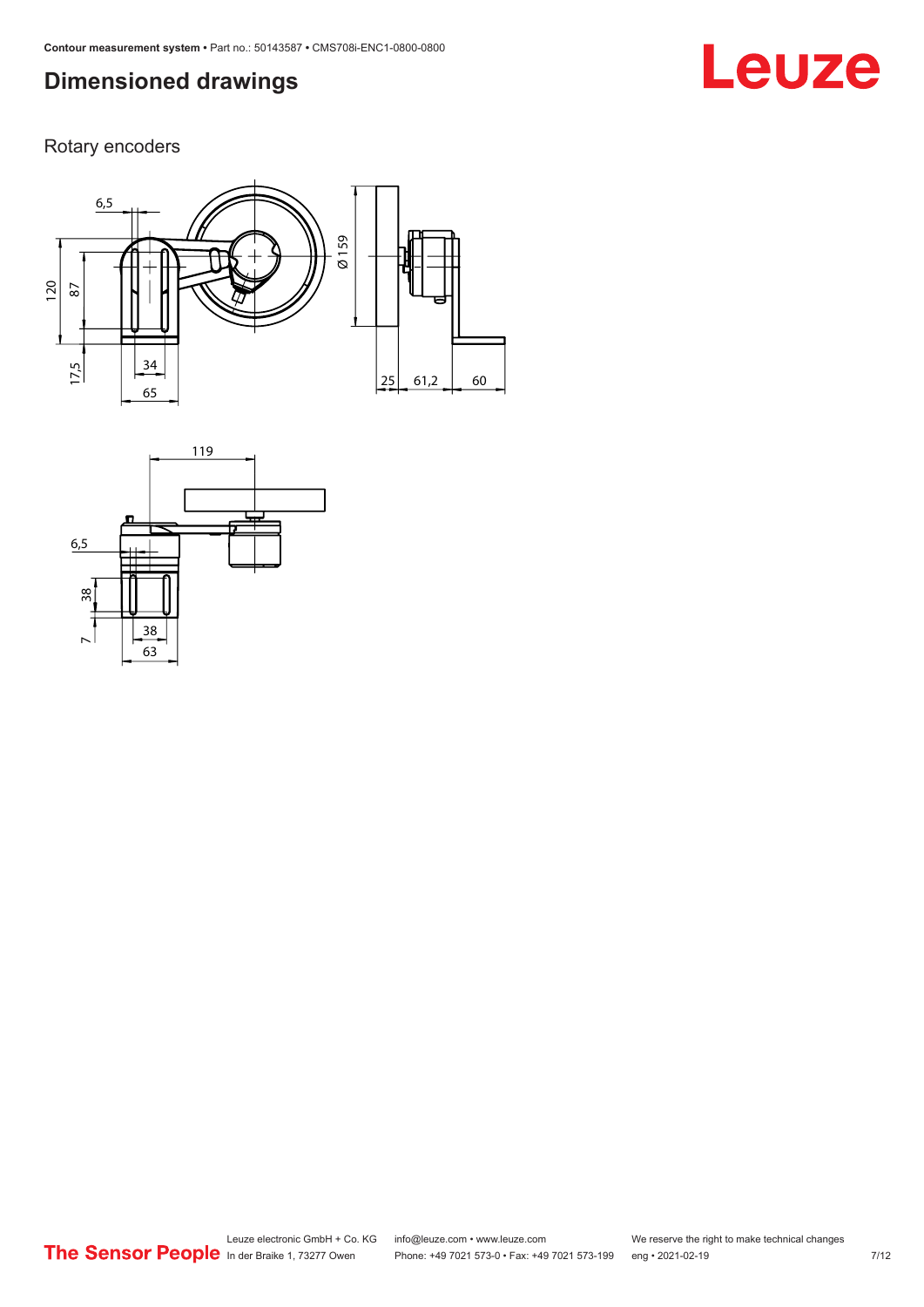<span id="page-7-0"></span>Mounting bracket







# **Electrical connection**

| <b>Connection 1</b> |                                          |
|---------------------|------------------------------------------|
| <b>Function</b>     | Earthing                                 |
| Type of connection  | Earthing strap                           |
| <b>Material</b>     | Metal                                    |
|                     |                                          |
| <b>Connection 2</b> | <b>XS1000</b>                            |
| <b>Function</b>     | Voltage supply                           |
| Type of connection  | Harting connector                        |
| <b>Material</b>     | Metal                                    |
|                     |                                          |
| <b>Connection 3</b> | <b>XS1301</b>                            |
| <b>Function</b>     | Width measuring light curtain connection |
| Type of connection  | Connector                                |
| <b>Thread size</b>  | M12                                      |
| <b>Type</b>         | Male                                     |
| <b>Material</b>     | Metal                                    |
| No. of pins         | 8-pin                                    |
| Encoding            | A-coded                                  |

# **Leuze**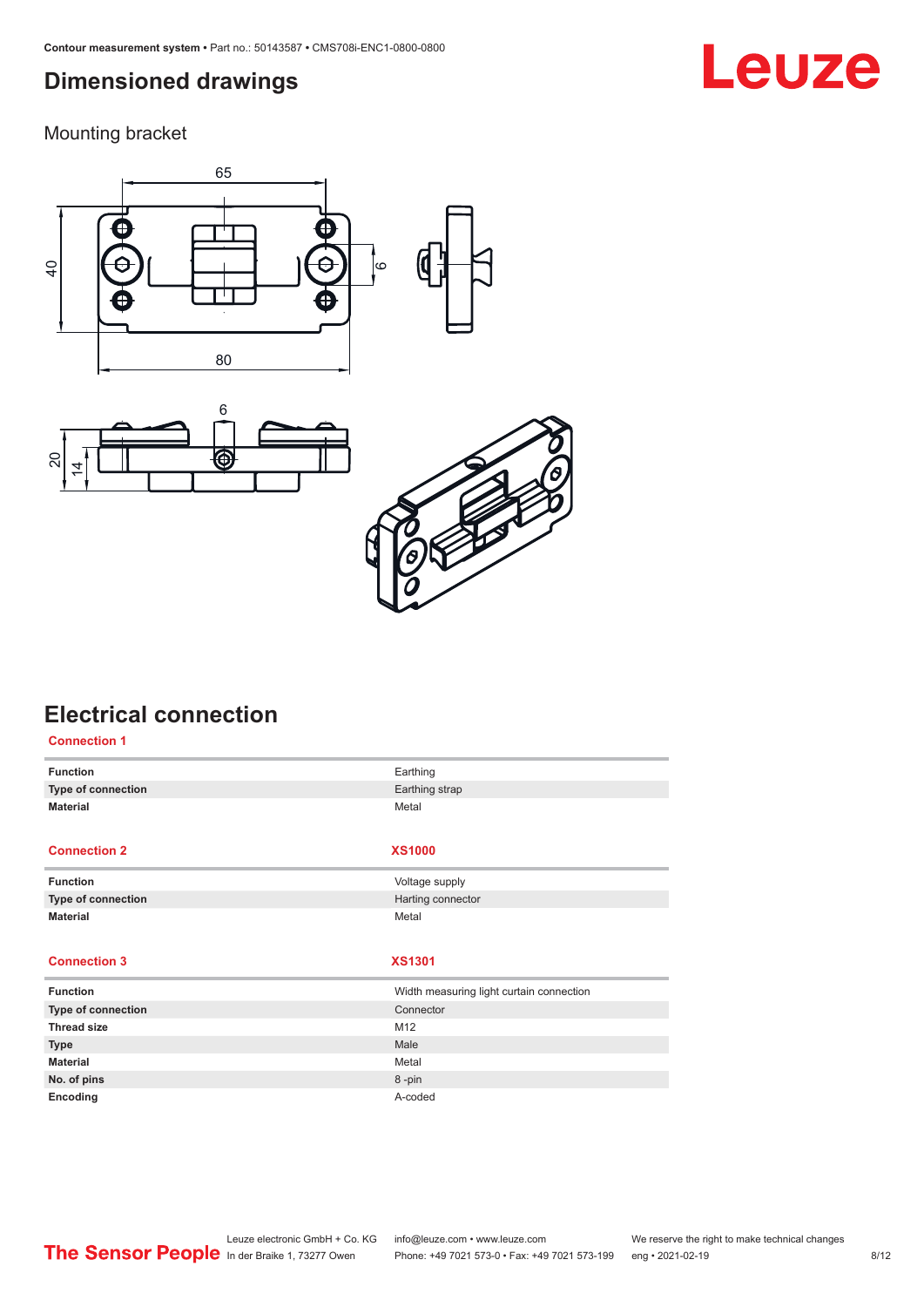# **Electrical connection**

# **Pin Pin assignment**

|                | $V +$           |
|----------------|-----------------|
| $\overline{2}$ | IO <sub>1</sub> |
| 3              | GND             |
| $\overline{4}$ | IO-Link         |
| 5              | IO <sub>2</sub> |
| 6              | IO3             |
|                | IO <sub>4</sub> |
| 8              | <b>GND</b>      |
|                |                 |

### **Connection 4 XS1302**

| <b>Function</b>    | Height measuring light curtain connection |
|--------------------|-------------------------------------------|
| Type of connection | Connector                                 |
| <b>Thread size</b> | M <sub>12</sub>                           |
| <b>Type</b>        | Male                                      |
| <b>Material</b>    | Metal                                     |
| No. of pins        | 8-pin                                     |
| Encoding           | A-coded                                   |

#### **Pin Pin assignment**

| $V +$<br>IO <sub>1</sub><br>GND<br>IO-Link<br>IO <sub>2</sub><br>IO3<br>IO4<br><b>GND</b> |                |  |
|-------------------------------------------------------------------------------------------|----------------|--|
|                                                                                           | 1              |  |
|                                                                                           | $\overline{2}$ |  |
|                                                                                           | 3              |  |
|                                                                                           | $\overline{4}$ |  |
|                                                                                           | 5              |  |
|                                                                                           | 6              |  |
|                                                                                           | 7              |  |
|                                                                                           | 8              |  |



**Connection 5 XS1400**

| <b>Function</b>           | Rotary encoder connection (not in combination with<br>length measuring light curtain) |
|---------------------------|---------------------------------------------------------------------------------------|
| <b>Type of connection</b> | Connector                                                                             |
| <b>Thread size</b>        | M12                                                                                   |
| <b>Type</b>               | Male                                                                                  |
| Material                  | Metal                                                                                 |
| No. of pins               | 8-pin                                                                                 |
| Encoding                  | A-coded                                                                               |

### **Pin Pin assignment**

|                | U-     |
|----------------|--------|
| $\overline{2}$ | $U +$  |
| 3              | Α      |
| $\overline{4}$ | B      |
| 5              | N      |
| 6              | A inv. |
| 7              | B inv. |
| 8              | N inv. |
| 9              | Shield |



# **Leuze**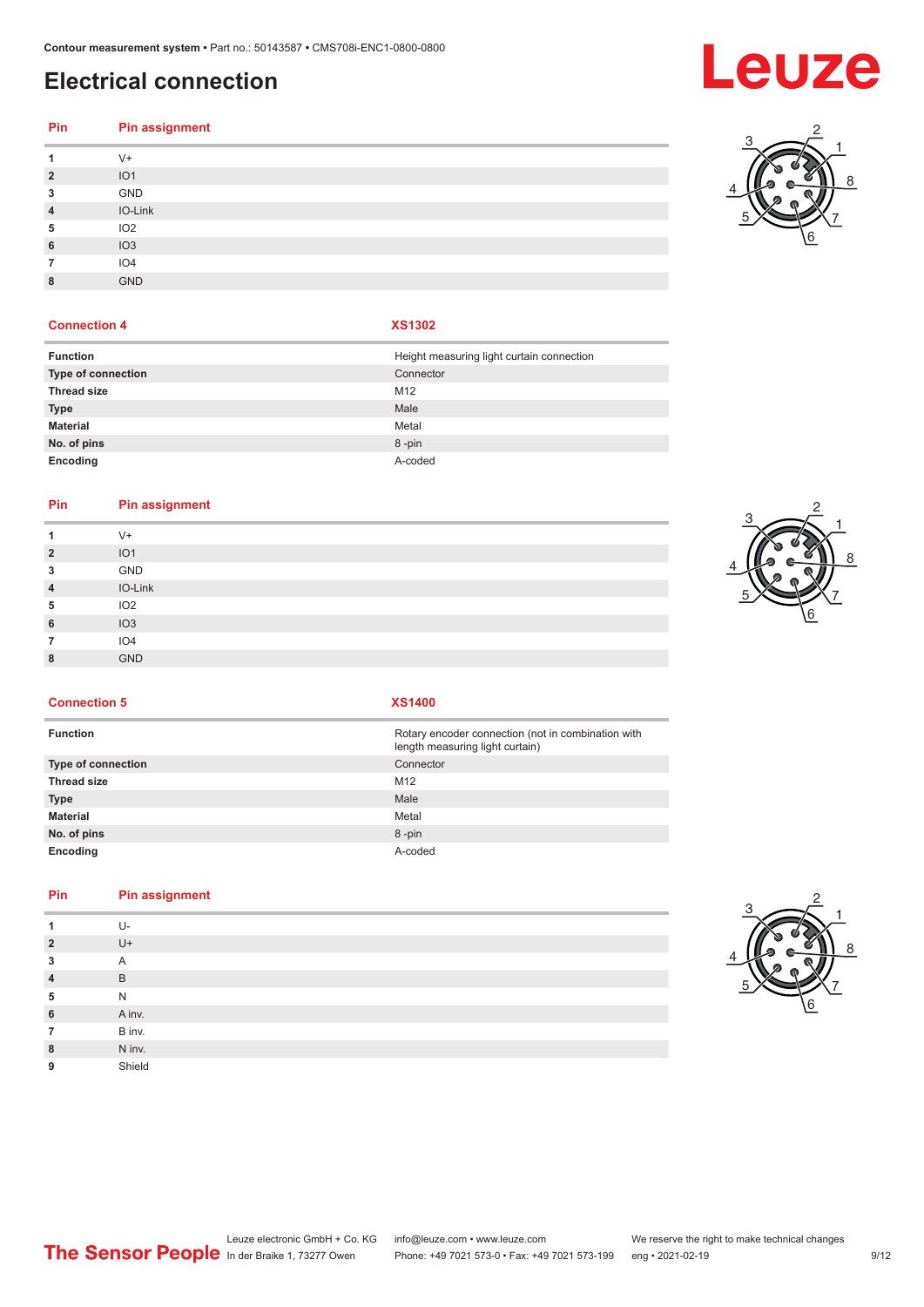# **Electrical connection**

### **Connection 6 XETH1**

| <b>Function</b>    | External Ethernet TCP/IP connection |
|--------------------|-------------------------------------|
| Type of connection | Connector                           |
| <b>Thread size</b> | M <sub>12</sub>                     |
| <b>Type</b>        | Male                                |
| <b>Material</b>    | Metal                               |
| No. of pins        | $4 - pin$                           |
| Encoding           | A-coded                             |

### **Pin Pin assignment**

|                | TD+   |
|----------------|-------|
| $\overline{2}$ | $RD+$ |
| 3              | TD-   |
| $\Lambda$      | RD-   |



Leuze

#### **Connection 7 XS1100**

| <b>Function</b>    | PROFINET IN connection (optional) |
|--------------------|-----------------------------------|
| Type of connection | Connector                         |
| <b>Thread size</b> | M <sub>12</sub>                   |
| <b>Type</b>        | Male                              |
| <b>Material</b>    | Metal                             |
| No. of pins        | $4$ -pin                          |
| Encoding           | A-coded                           |

### **Pin Pin assignment**

| $\overline{1}$ | $TD+$ |
|----------------|-------|
| $\overline{2}$ | $RD+$ |
| 3              | TD-   |
| $\overline{4}$ | RD-   |



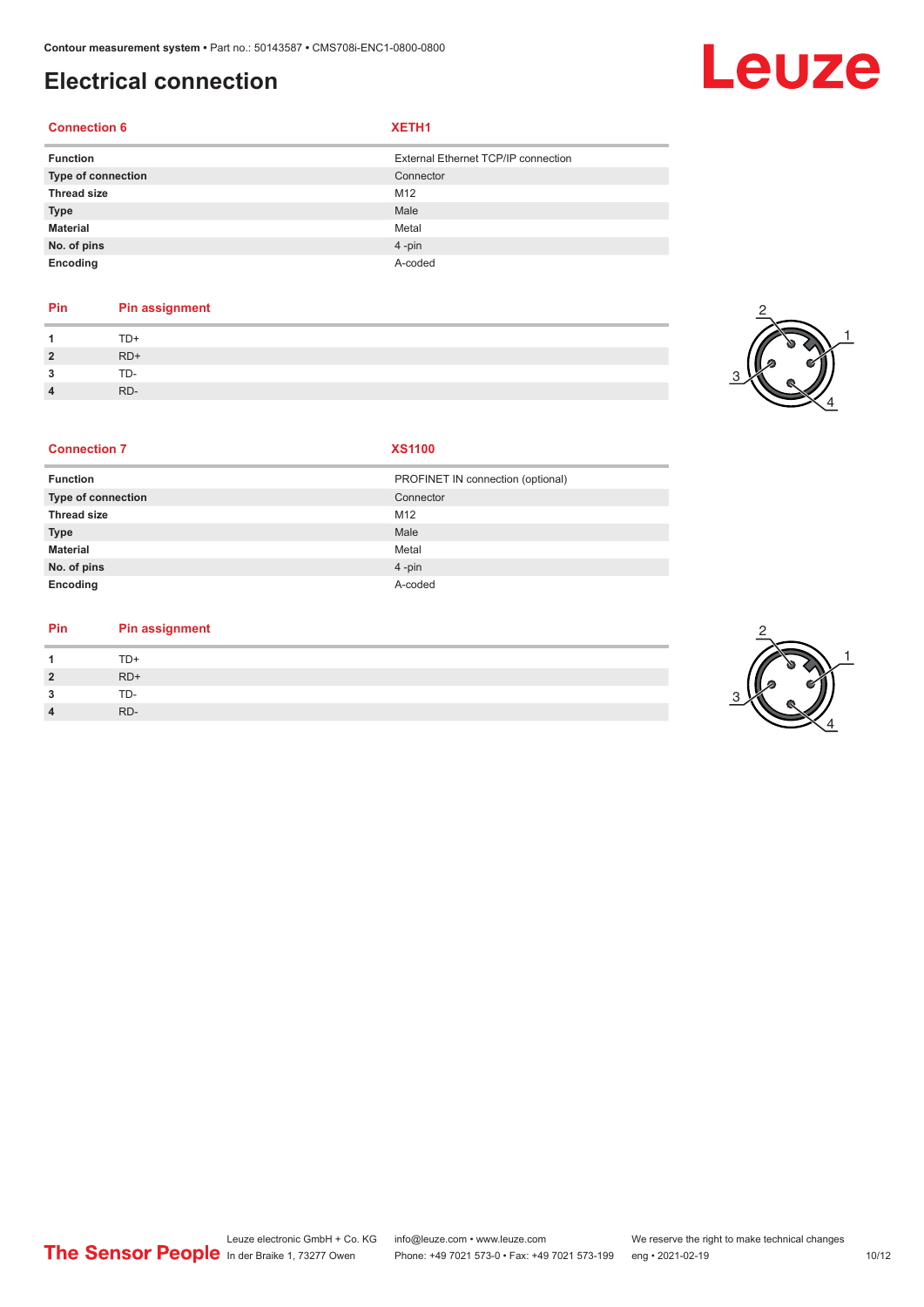## <span id="page-10-0"></span>**Diagrams**



x Total measuring length from width and height measuring light curtain [mm]

y Max. conveyor speed [m/s]

### **Notes**



### **Accessories**

# Connection technology - Interconnection cables

|   |                     | Part no. | <b>Designation</b>                     | <b>Article</b>        | <b>Description</b>                                                                                                                                                                         |
|---|---------------------|----------|----------------------------------------|-----------------------|--------------------------------------------------------------------------------------------------------------------------------------------------------------------------------------------|
| ▩ | <b>Spring</b><br>甘量 | 50135082 | <b>KSS ET-M12-4A-</b><br>RJ45-A-P7-100 | Interconnection cable | Suitable for interface: Ethernet<br>Connection 1: Connector, M12, Axial, Male, D-coded, 4-pin<br>Connection 2: RJ45<br>Shielded: Yes<br>Cable length: 10,000 mm<br>Sheathing material: PUR |

Leuze